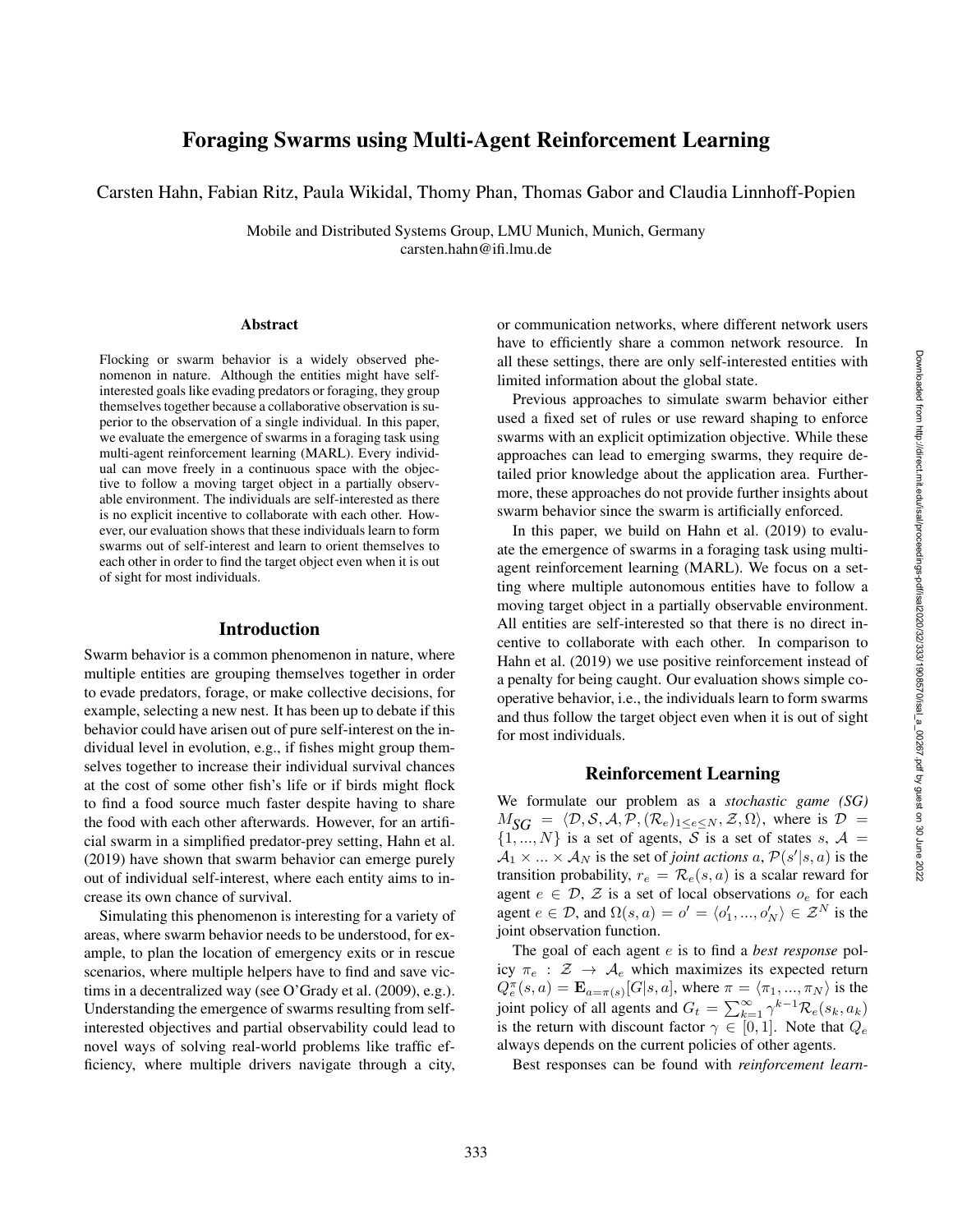*ing (RL)*, where  $\pi_e$  is learned with experience tuples  $\langle o_e, a_e, r_e, o'_e \rangle$ , which are obtained from agent interaction with the environment. *Q-Learning* is a popular approach to RL, where  $\hat{Q}_e(o_e, a_e) \approx Q_e^{\pi}$  is approximated with the following update rule Watkins and Dayan (1992):

$$
\hat{Q}_e(o_e, a_e) \leftarrow (1 - \alpha) \cdot \hat{Q}_e(o_e, a_e) + \alpha \cdot y \tag{1}
$$

where  $y = r_e + \gamma \cdot \max_{a_e'} \hat{Q}_e(o_e', a_e')$  and  $\alpha \in [0, 1]$  is the learning rate.

Current state-of-the-art RL is implemented with deep learning using *Deep Q-Networks (DQN)* and has been applied to multi-agent systems in a variety of domains (Mnih et al. (2015); Leibo et al. (2017); Gupta et al. (2017)).

# Emergent Swarming

A fundamental paper of Reynolds (1987) on swarm simulation formulates three basic behavior rules for autonomously acting units (*Boids*) to form a swarm:

- Cohesion Navigate to the centered position of the neighboring Boids.
- Separation Move away from other Boids to keep a minimum distance.
- Alignment Adjust the own alignment to that of the neighboring Boids.

These rules are based solely on local information. Each Boid requires only position and movement direction of its nearest neighbors but does not need an overview of the entire swarm. This approach is highly scalable as even if the number of Boids increases, the amount of information to determine each Boid's movement direction remains the same. Each of these three rules can be understood as a force that deflects the Boids in a certain direction.

Subsequently, Reynolds (1999) developed algorithms to produce natural collective behavior in situations where individuals follow a common leader. This is achieved by combining *separation* as described above and the so-called *arrival* behavior. Essentially, a continuous force is applied between a Boid's current and its target position. This force deflects the Boid's direction of movement until it finally arrives at the target. An additional force adds a decelerating effect. This force is used to slow down the Boid as it approaches the target so that it does not move beyond the target. For a Boid to pursue a leader, the target position is defined with certain distance behind the leader's actual position.

These behaviors have been applied to self-organization in a MARL system by Morihiro et al. (2008). Instead of fixed rules, the agents can choose between four different actions to change their movement direction. While each agent may observe any other agent, the distance to the respective neighbor determines that observation's influence on the actual action. Additionally, a predator appears periodically and the agents

are provided with an according perception range. The reward function yields positive reward for keeping a certain distance to the nearest neighbors and moving away from the predator. While in the experiments the agents developed a strong swarm cohesion, this was mainly achieved by shaping the rewards analogous to Reynold's behavior rules. Furthermore, no scenarios in which the swarm steers into a certain direction other than fleeing from a predator were considered.

More recently, Hahn et al. (2019) investigated whether MARL can achieve similar results in a continuous environment without explicitly rewarding a certain distance to neighbors in *SELFish* (Swarm Emergent Learning Fish). Extending Morihiro et al. (2008), the predator is distracted by multiple agents in its vicinity as it randomly chooses its target from the agents nearby, enabling distraction as another survival strategy besides escaping. Small rewards are granted for surviving while getting caught by the predator is severely penalized. MARL policies were compared with behavior determined by the three Boids rules and the basic strategy of always moving in the opposite direction of the predator (*turn-away*).

This paper extends Hahn et al. (2019) and investigates whether swarm formations can be steered, for example to move into a certain direction or follow a target, solely using positive rewards in MARL. The biological equivalent to this task would be pursuit or foraging scenarios, in which multiple individuals pursuit a prey. While there is ample work on similar tasks in discrete domains such as grid worlds, e.g. Guo and Meng (2010), Zheng et al. (2017) and Baby et al. (2018), MARL is rarely used in continuous scenarios. And while Hüttenrauch et al. (2018) provide an in-depth investigation of end-to-end RL feature embeddings as state representations in a continuous multi-agent domain, they focus on improving the policies' performance but do not further analyze whether the emerging strategies combine successful problem solving with (natural) swarming.

#### Foraging Swarms

The goal of this paper is to investigate emergent behaviors in scenarios with multiple, selfishly acting agents. The learning problem is therefore defined in such a way that the agents have only indirect advantages by including the other agents in their behavior. Thus, the rewards received should not directly depend on the interaction with the other agents. Instead, the reward function is only used to give them the goal of pursuing a virtual point, hereinafter referred to as the target object, in the best possible way. The environmental conditions as well as the agents' possibilities for action and observation are described in more detail below. The most important data are summarized in the Table 1. The structure is strongly based on the scenario defined in SELFish; see Hahn et al. (2019).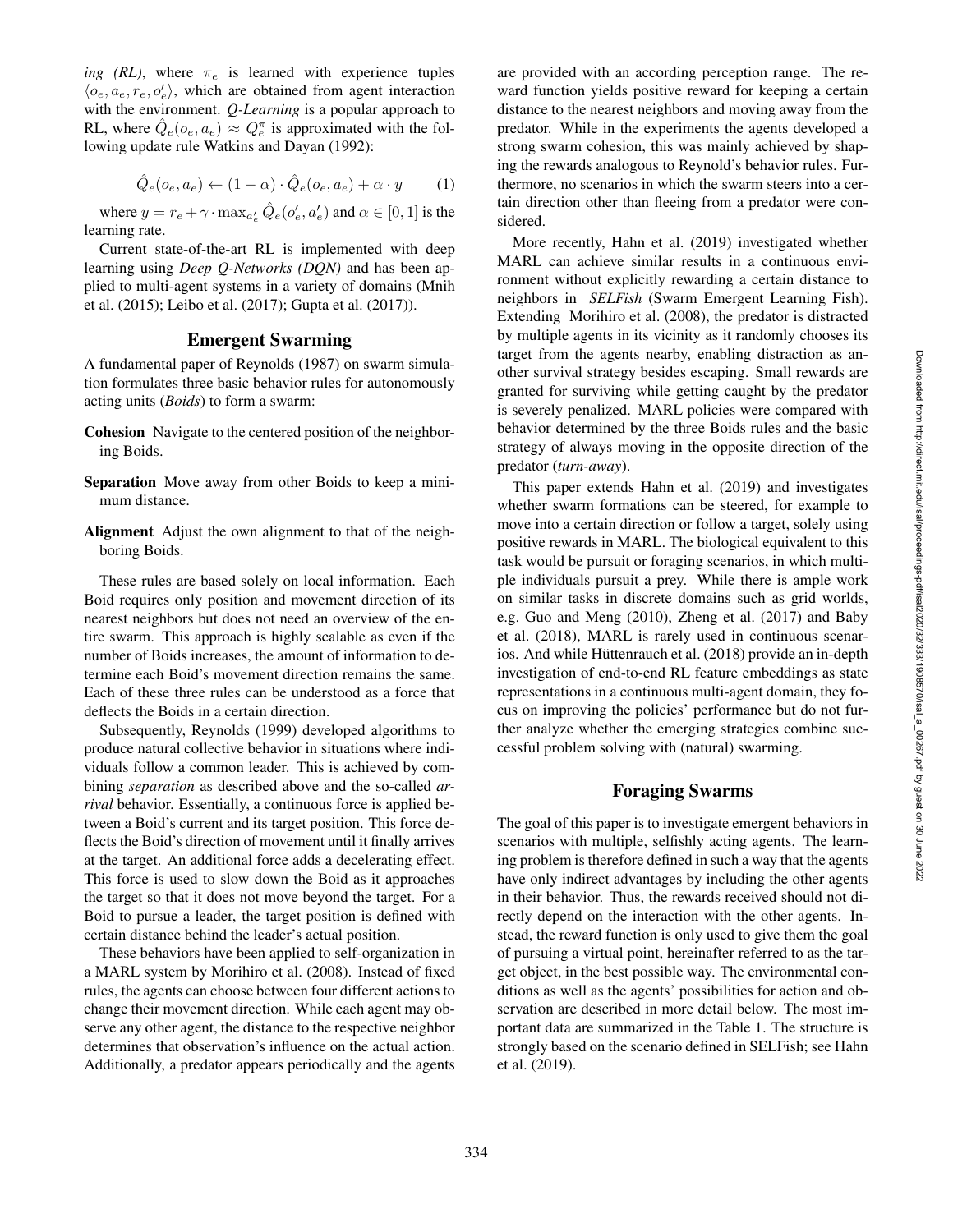### Domain

The agents move in a square, two-dimensional world. The position of each agent is clearly defined by its x and y coordinates and its radius. These are real numbers, so the state space is continuous. At the beginning of each episode all agents and also the target object are initialized with random positions and orientations within the world. Afterwards they can rotate in any direction they choose at any time step. They move into that direction at constant speed. If agents or target objects leave the field borders, they reappear on the opposite side. The primary goal of the agents is to follow the target object as closely as possible. The target object moves randomly. Its direction of movement is changed in intervals of variable length in the range of 1 to 15 steps. The action that is executed after this time is also random and corresponds to the movement options that are also available to the agents, described in more detail in the Actions section. In order to simplify the task of the pursuing agents a bit, its movement speed is slightly lower. Since the target object is more a virtual point than a part of the physical world, collisions with it are not considered.

Table 1: The most important parameters of the domain.

| Field size                                  | 60x60 |
|---------------------------------------------|-------|
| Number of agents                            | 25    |
| Maximum perceived adjacent agents           |       |
| Radius of perception                        | 15    |
| Radius of an agent                          |       |
| Movement distance of an agent per step      | 10    |
| Movement distance of target object per step | 0.95  |
| Speed reduction in case of collision        | ገ‱    |

# Actions

The action space A is discrete and comprises five different turning angles, between which the agents can choose as action:  $\{-90^\circ, -45^\circ, 0^\circ, +45^\circ, +90^\circ\}$ . Within a time step, all agents choose one of the five actions and rotate in the corresponding direction. If they collide with another agent, i.e. the distance to the other agent is smaller than the added radii of both agents, they move forward at only half the speed. To make the collision handling more realistic, the agent is only slowed down if it is turned in the direction of the other at the time of the collision. This means that in situations where one agent hits another from behind, only the rear one of the two is slowed down. The agents cannot change their speed directly. However, they can indirectly slow down their speed in a certain direction by zigzagging, and thereby still have some influence on it.

# **Observations**

Each agent receives information about the target object, itself, and the agents surrounding it. The data describes the distance and direction depending on the position and viewing direction of the observed entities and their global orientation, i.e. the direction in which they are currently moving. As mentioned in the Emergent Swarming section, swarms can form only with local information and can thereby be modeled as a partially observable learning problem. Thus, each observation  $o \in O$  contains only part of the information of the overall state of the environment, which has been referred to as  $s \in S$ . This mapping from s to o is done by the observation model  $\xi$ . In the scenario defined here, this consists of limiting the perceptual range of an agent to its 8 nearest neighbors. The target object is invisible to the agent if it is not among the closest neighbors. In addition, an agent can only distinguish between distances that are below 30 units, i.e. half the width of the playing field. If another agent that is part of the observation is further away than this value, the distance to it in the observation is set to the maximum value of 30. All three pieces of information about distance, direction and angle of view are normalized and combined in a two-dimensional matrix. The first row is reserved for the target object, followed by the data about the own position, whereas actually only the current viewing direction is of interest. Distance and angle are therefore set to zero. The remaining rows describe the distance, direction and orientation of the other agents within the perceptual range. The architecture of the neural network requires that the observations have a fixed length. Therefore the lack of information about the position of the target object is modeled by replacing the corresponding part of the matrix with  $(-1)$  entries.

# Reward

The reward that an agent  $e$  receives in each time step depends linearly on his distance to the target object. More precisely, it is calculated from the negative observed distance to the target object  $t$ , to which the maximum perceivable distance to the other agents or the target object is added. The result is then divided by the field width. The reward function is defined by:

$$
r_e = \frac{-distance(e, t) + max. obs. distance}{field width} \in [0, 0.5]
$$

Other reward functions that we considered were to calculate the reward from the squared distance to the target object or to use the change of the absolute distance compared to the previous step. Giving the difference in distance as a reward initially accelerated the learning success, but the final learning results were slightly better for the approaches with absolute distance as a reward.

# **Training**

The agents are trained using DQN. DQN (and its extensions) has the advantage that it is a versatile, well accepted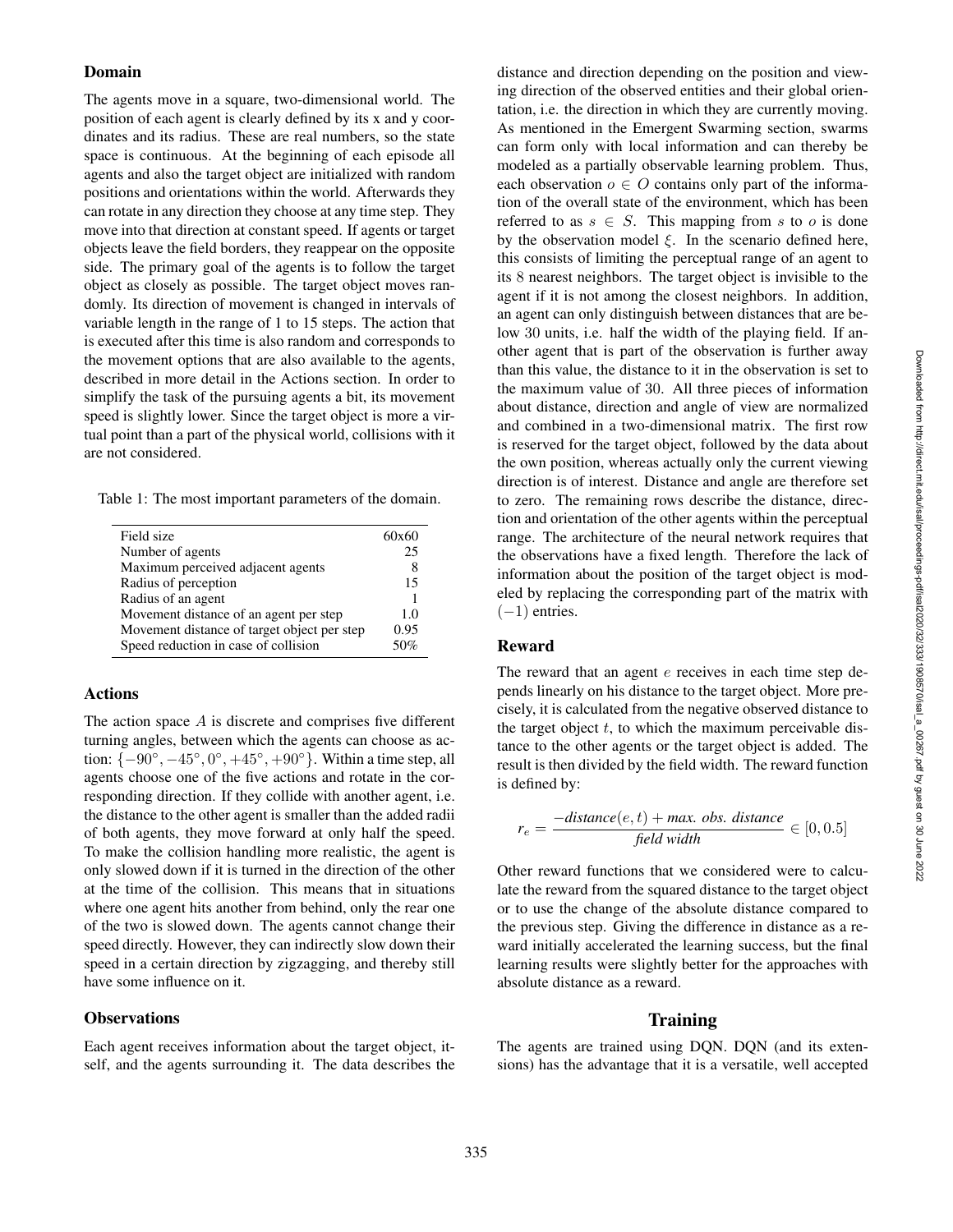algorithm that is also provided in reinforcement learning libraries, like *TensorForce* (see Kuhnle et al. (2017)), which we used. Multi-agent reinforcement learning with singleagent algorithms is a recognized approach that can be used especially in application areas where guarantees of optimality are of secondary importance (see Matignon et al. (2012)). This is the case in the swarm scenario investigated here. Because of the homogeneity of the agents it seems reasonable that they also act according to the same strategy. In nature, the members of a swarm also follow behavior patterns that hardly differ from each other. This results in formations that appear to the outside world as a single entity.

Furthermore every agent has its own selfish objective of staying as close as possible to the virtual food source. That is why the learning procedure is such that only one agent learns at a time and its learned strategy is then used to control all agents. Thus, only one single neural network is trained, from which all agents derive their actions. This approach is called *Parameter Sharing*. The approach of letting only one agent of a homogeneous group learn was also used by Egorov (2016) and continued in *SELFish* (Hahn et al. (2019)), where it led to good learning outcomes.

See Table 2 for the set hyperparameters that achieved the most stable learning despite the non-static environment in which the agents are located.

| Parameter                     | Value             |
|-------------------------------|-------------------|
| <b>Learning Steps</b>         | 1200000           |
| Steps per Episode             | 1000              |
| Neural Network                |                   |
| Hidden Layers                 | 2                 |
| Neurons per Layer             | 64                |
| <b>Activation Function</b>    | <b>ReLU</b>       |
| Learning Rate                 | 0.003             |
| Exploration                   |                   |
| Function                      | $\epsilon$ -Decay |
| Start Value                   | 1.0               |
| End Value                     | 0.01              |
| Half-lives                    | 8                 |
| Discount Factor               | 0.999             |
| Optimizer                     | Adam              |
| <b>Replay Buffer Capacity</b> | 100000            |
| <b>Batch Size</b>             | 512               |

Table 2: Selection of Hyperparameter for DQN.

# Simulations and Results

First of all, the behavioral patterns that have emerged through learning in the given scenario are discussed in the following. For an impression on the learned agent move-

ment, please refer to Figure  $1<sup>1</sup>$ . The position of the target object has a significant influence on the behavior of the agents. If it comes into the field of vision of an agent, the agent turns in its direction and moves after it. This means that the direction of movement of the agents in this area is the same and the density of the agents there is also significantly higher than in other areas of the environment. This alone is enough to create a swarm formation. It is noticeable that the agents maintain certain distances from each other, although collision are not prevented per se. They do slow down the speed of movement, however. In the event of a brief loss of visual contact with the target object, the agents orient themselves to the agents in their neighborhood. This is shown by the fact that the swarm around the target object always contains agents that do not currently have a view of it. The swarm cohesion therefore works quite well in most cases. However, there are always some agents that lose contact to the swarm. The behavior in this situation is inconsistent. Mostly they move straight ahead, but every now and then they adapt their movements to one of their neighbors. If the learned strategies are transferred to a scaled version of the scenario with more agents and a larger playing field, even more behaviors become visible. Here, the agents often form separate sub-flocks when separated from the main swarm.

The position of the neighboring agents also has some influence on the decisions of the individual. For example, in situations where there are too many agents around the target object, the agents behind often lose visual contact with the target. Nevertheless, they usually manage not to lose contact with the swarm over several steps.

#### Comparison with Static Rule-Based Agents

To better evaluate the learned behavior, it is helpful to compare the collected data with results of other strategies. For this purpose, the following three rule-based algorithms were implemented:

- Simple If target object is visible, turn in the direction of the target, otherwise move straight ahead in the current viewing direction.
- Boids Select an action that is calculated from a weighted combination of the principles of alignment, cohesion and separation with an additional force in the direction of the target object.

Random Perform a randomly selected action.

Since the Simple algorithm operates completely without information about the other agents in the environment, it serves as a reference value for the extent to which the agents adapt their behavior to the others. Although optimizations of this rule-based algorithm would still be possible, significant

<sup>1</sup>https://youtu.be/eErmh\_qFijw shows the learned policies with and without collisions being penalized.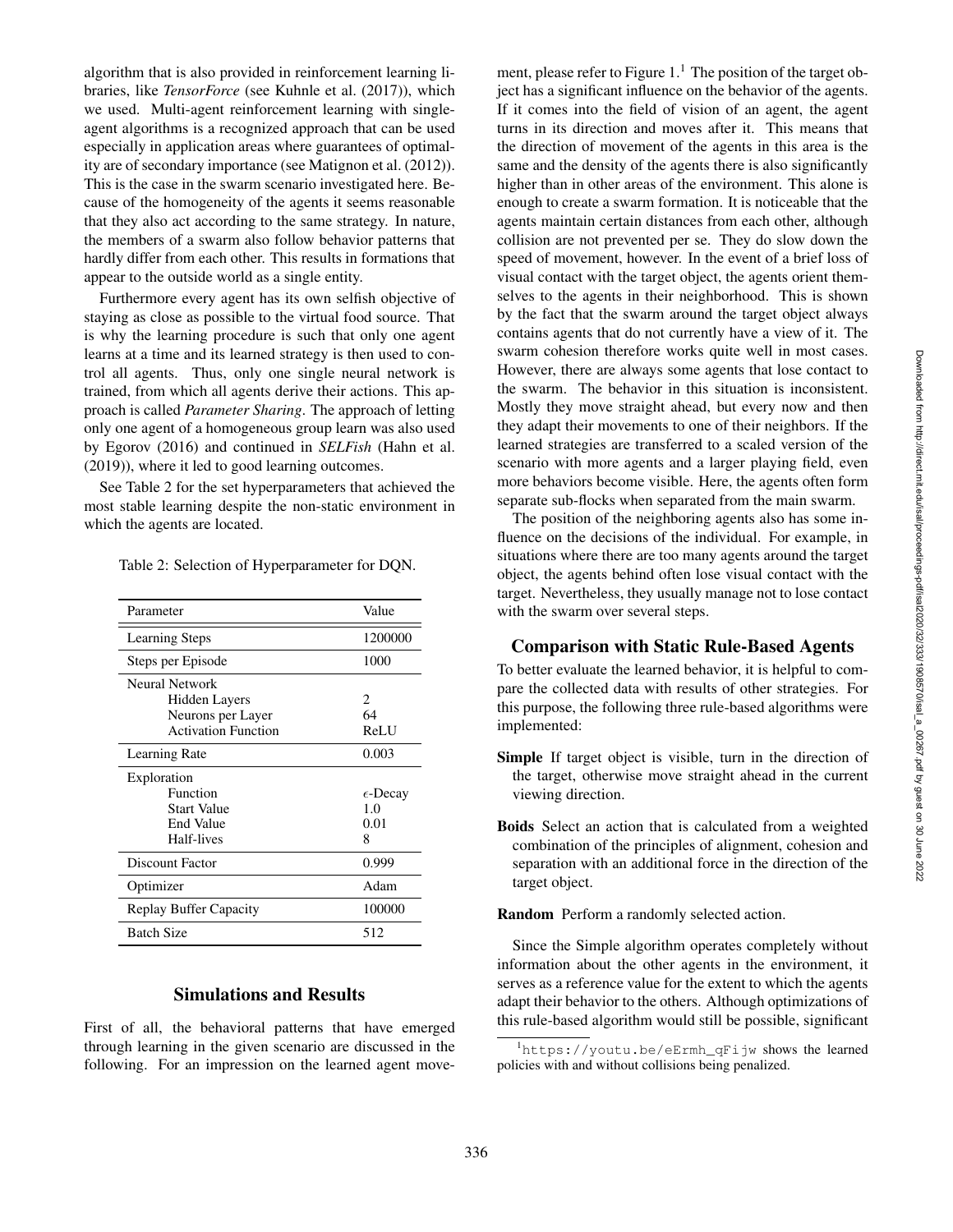

Figure 1: Typical behavior of agents without visual contact to the target object. The agents are represented by circles whose radius corresponds to the boundaries of their collision area. The direction of movement is indicated by a marker pointing from the center of the agent to the current viewing direction. The learning agent has a turquoise color, all other agents are colored green. The target object is visually distinguished from the agents by its pink color. If the agents have lost visual contact with the target object, they are colored darker. In addition, the agents have a tail, which indicates their movement in the last 10 steps. This tail is only used to better represent the time component in the still images and has no influence on the course of the experiment.

improvements over the Simple algorithm suggest that learning agents incorporate information about the observation of neighbors into their behavior.

The Boids algorithm serves as a recognized swarm simulation method for assessing how much the learned behavior resembles a natural swarm. In order to ensure comparability, this algorithm is also based only on the data that is also available to the learning agent. The force that directs the agent towards the target object is therefore only included in the calculation of the direction of movement if the target is among the agent's closest neighbors. This force is then combined, as described in the Emergent Swarming section, with the separation force, which ensures that the distances between the agents are maintained. The weighting of the repelling force depends quadratically on the distance to the neighbors. This results in very constant distances between the agents and there are few collisions.

If there is no visual contact with the target, the rules of cohesion, alignment and separation are applied. Cohesion is weighted higher than the alignment of the viewing direction. The force of separation is quadratic as well, but overall it is stronger than before. This means that the distances between the agents are greater. This has a negative effect on swarm cohesion, but has the advantage that the target object is more likely to return to the area of sight of a neighboring agent after losing visual contact. The members of separated subflocks can thus more easily rejoin the main swarm.

#### Success in Pursuing the Target

In all of the algorithms studied, with the exception of the random algorithm, it is evident that the agents try to track the target object. They differ, however, in the way the agents behave in different situations and in the way the resulting swarm is structured. The swarm cohesion is most stable in the Boids algorithm. However, this does not necessarily mean that the tracking of the target object works particularly well here. To compare the different strategies in this aspect, one can look at the rewards that can be achieved by following the different strategies. The rewards that the agents receive depend linearly on their distance from the target. Therefore, high rewards can be used as a direct indicator of successful tracking of the target. The exact values are shown in Figure 2a. There you can see that all algorithms achieve significantly better results than random behavior. The highest values, however, are obtained by the behavior learned through reinforcement learning. This is followed by the other two strategies, which are about equally good despite their very different approaches.

# Spacing and Collisions between Agents

One of the reasons for the Reinforcement Learner's higher rewards is that the agents have learned to avoid collisions with their neighbors. The frequency of collisions for the different algorithms is shown in Figure 2b. Collisions cause the agent to travel at half speed. Frequent collisions therefore make it much more difficult to track the target object, since the average speed of the agent is no longer sufficient to keep up. In the Simple strategy, the lack of coordination between the agents causes the agents to form a line behind the target object. Because they move a little faster than the target object, the agents often collide, which slows them down. Then they lose visual contact with the target. Most of the time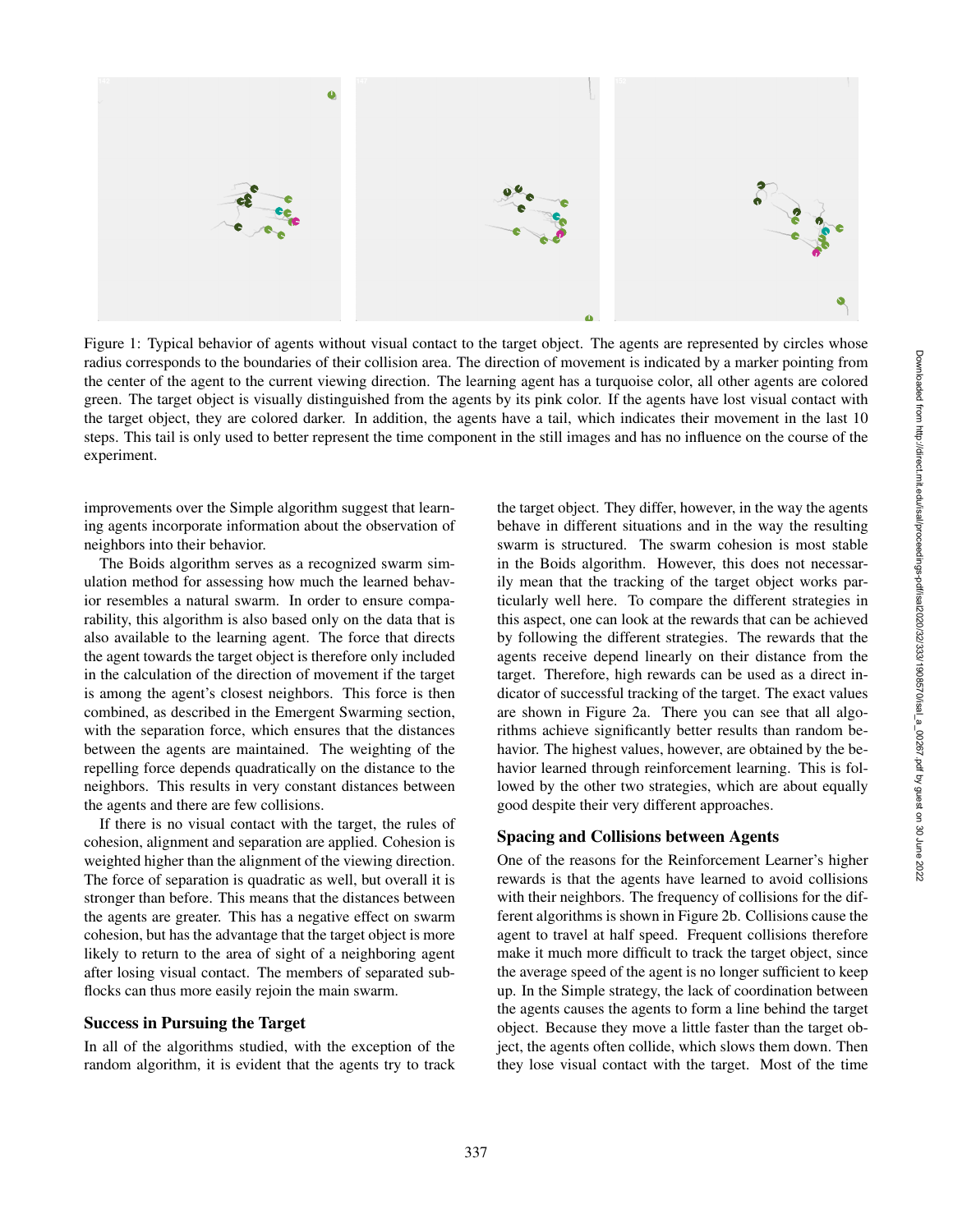

Figure 2: Comparison of the results of the different algorithms.

these situations lead to agents losing contact with the swarm completely. This is one of the main reasons why the Simple algorithm receives fewer reward overall than the Reinforcement Learner. Because of the repulsive force in the Boids algorithm the number of collisions is significantly lower for this strategy. The learned behavior has very similar values in this area. This shows that a form of collision avoidance has also been learned.

If we compare the average distance between all agents for the different action strategies (Figure 2c), they seem to have similar distances at first. However, a closer look at the frequency distribution of the distance to the nearest neighbor, which is shown in the Figure 3, reveals clear differences: The distances to the nearest agent, which remain very constant around the value 3 in the Boids algorithm, have a greater variance in the other two behaviors. Furthermore, it can be seen that the Simple algorithm also has some values below 2. Since the agents themselves have a radius of 1, collisions occur in steps where the distance to the nearest neighbor is less than 2. For agents trained by reinforcement learning, hardly any distances are recorded in the collision



Figure 3: Distance to the nearest agent.

area. The observed behavior of the agents to avoid collisions is therefore also reflected in this diagram.

#### Loss of Visual Contact with the Target

Another possibility to use the information about the other agents is to deduce the position of the target object from their direction of movement. The agents also learn this, as outlined in Figure 1. The agents that have learned their behavior through reinforcement learning only lose visual contact with the target object at comparatively large distances and they also lose contact with the rest of the swarm less frequently. This is shown in the Figure 4. It depicts the distance of the agents in the steps after they have lost visual contact with the target. All distances were measured in the next 20 steps after the target object was out of the agent's range of perception, regardless of whether visual contact was restored in the following steps or not. With the learned behavior, the average distance to the target decreases again about 11 steps after having lost visual contact. This means that from this point on they usually get closer to the target object again. The agents of the other two algorithms, on the other hand, usually move further and further away from the target object as time progresses. With the Boids algorithm, the average distance from which they lose visual contact is still somewhat greater than with the Simple algorithm, but neither is able to approach the target object again and thus lose contact with the swarm.

With the Simple algorithm, the directions of movement and positions of the other agents are not included in the decisions. In this situation, the agent moves straight ahead. This is also one of the reasons why we only consider the next 20 steps, since the environment is finite, the agents might eventually run into the target again. However, since the target object has usually changed the direction of movement in the meantime, this does not result in visual contact being restored.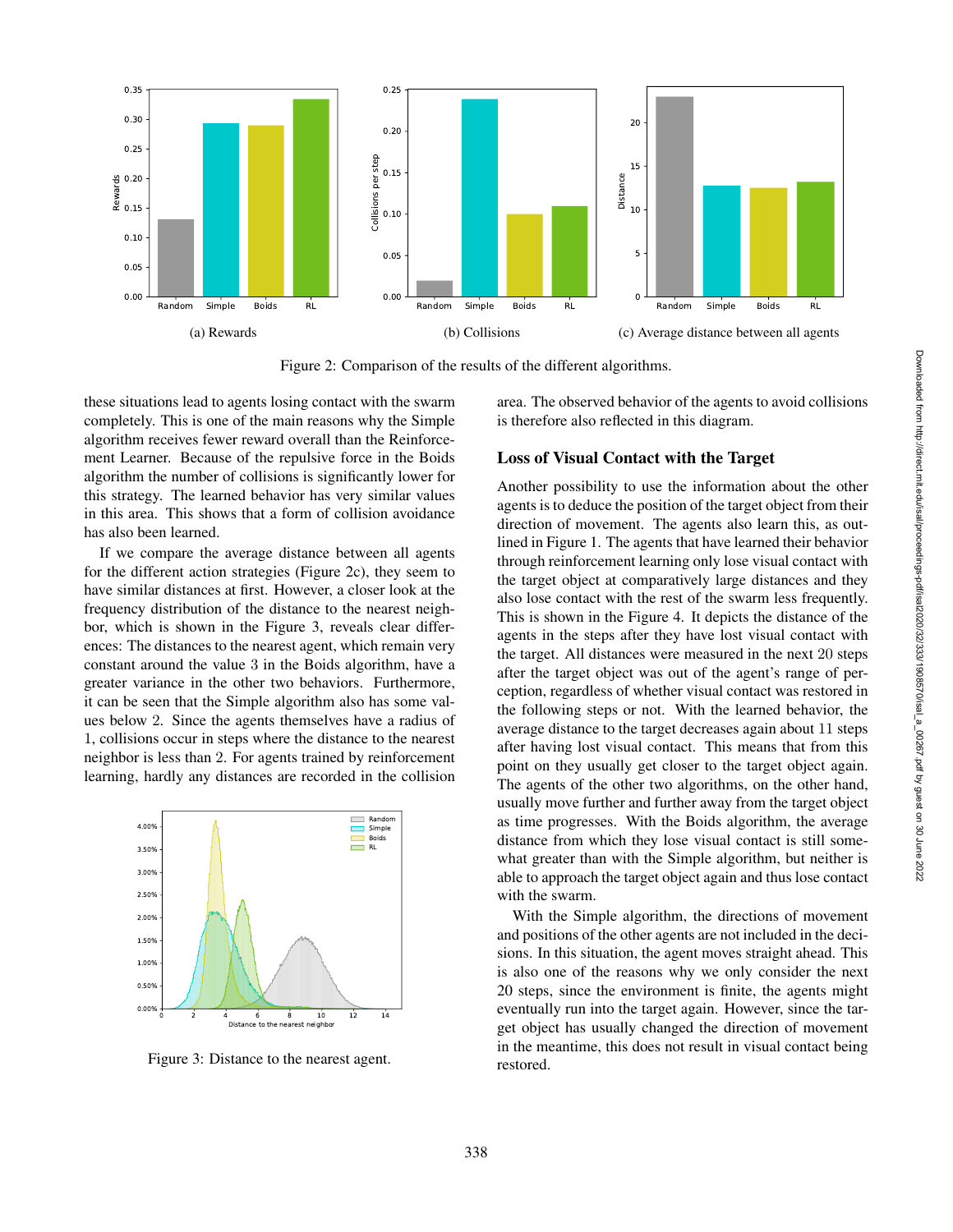

Figure 4: Development of the distance to the target object after loss of visual contact.

The opposite problem occurs with the Boids algorithm. Here the behavior is strongly adapted to that of the neighbors. Therefore, it almost never happens that individual agents are separated from the swarm. Instead, groups of several agents are always separated at the same time, which then stay together and follow the main swarm at some distance. The center of the neighboring agents, which determines the direction of movement in the Boids algorithm, always shifts a little towards the main swarm. Usually, however, this is not enough to bring the two groups together again. The parameter of the Boids algorithm were chosen such that the separation is weighted higher to increase the probability that the target object re-enters the observation radius after the contact is lost. However, the learned behavior of the Reinforcement Learner is more successful here. The Reinforcement Learner is not limited to a fixed weighting of the positions and viewing directions of the neighbors, but can adjust them according to the situation.

### Influence of Neighbors

To further investigate the relationship between the agents, the scenario in which the agents learn was changed so that collisions between the agents are no longer handled. This means that they can overlap without reducing their movement speed. Agents that do not consider the positions of surrounding neighbors are not automatically disadvantaged. In this modified scenario it is therefore possible to directly compare strategies learned with and without information about the surrounding agents. In particular, the positive effects of considering neighbor positions can be shown. Two groups of agents were trained for the comparison, one of them lives in the original scenario, in which an agent has data on its 8 nearest neighbors. The other group, on the other hand, only has information about its own viewing direction and the position of the target object. Although these agents cannot see their neighbors, the target object is only visible to them if it is among the 8 nearest neighbors. This

ensures that the two groups can be compared. For a better transferability of the hyperparameters of the neural network, the dimensions of the observation were not changed for this variation. The rows of the matrix, which were originally reserved for the positions of the other agents, are filled with  $(-1)$ -entries to represent a lack of information. This is thus handled in the same way as the situation where the target object is outside the observation range of the agent.

When comparing the rewards in Figure 5a, which are achieved by the agents with and without knowledge of their neighbors, it is clear that orientation to the neighbor has an advantage. The rewards of these agents are the highest. As expected, the number of potential collisions between the agents (which were counted but not penalized) is also much higher (Figure 5b), since they do not have any disadvantage from being very close to their neighbors. The distance to the nearest of the neighboring agents (Figure 5c) is also by far the lowest.

The behavior that the agents which cannot perceive their neighbors learn is essentially the same as the Simple algorithm. This means that the agents move behind the target object when they see it. In situations in which the target is outside their perceptual range, they move straight ahead. They also take into account the fact that the target object is moving, i.e. they head for a point that is slightly ahead of the current position of the target object. This means that they are even somewhat more successful in tracking the target object than the agents controlled by the Simple algorithm.

The collision avoidance explicitly integrated in the Boids algorithm has a negative effect on the success of this algorithm with respect to the rewards received. Accordingly, this strategy achieves the worst results with regard to the rewards after the random agent, as the Figure 5a shows.

# Conclusion

We trained agents in a continuous, two-dimensional, partially observable environment on the objective to minimize their distance to a moving target using MARL. In comparison to previous work, which penalized being caught by a predator, we used positive reinforcement. Although every agent is self-interested in reaching its goal as there is no explicit incentive to collaborate, we showed that swarm behavior emerges among the agents. They have learned to orient themselves towards each other in situations when they lost sight of the target object in order to catch up, without being explicitly trained on this behavior. Furthermore, in a setting in which collisions are implicitly penalized by decelerating the colliding agents, they learned to keep a certain distance to each other. This behavior is analogous to the Boids rules observed by Reynolds in animals. That is why the learned behavior was compared with directly enforcing the Boids rules, which showed similar measurements in terms of collisions and distances between the agents. Despite the abstractness of the Boids rules, they lead to similar behavior as